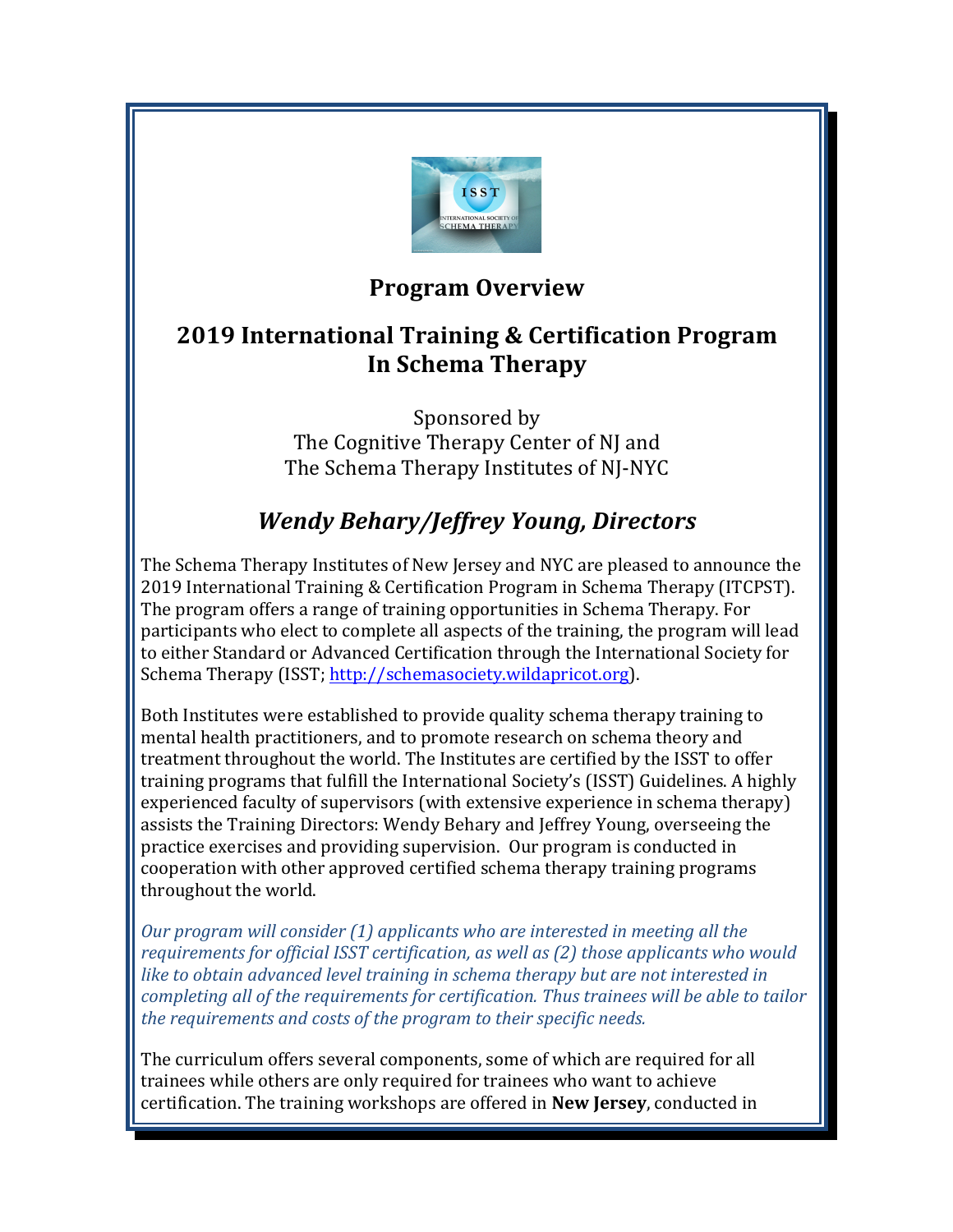English; additional options include: weekly or bi-weekly supervision sessions (by telephone, Skype, or in-person); readings and DVD's; and periodic reviews/ratings of client sessions.

The International Training & Certification Program in Schema Therapy is appropriate for English-speaking mental health professionals from all over the world, and is open to individuals with doctoral or master's level degrees in mental health fields (or the equivalent in each country). Additional criteria for admission are described in the Application Process section below; the criteria will vary depending on whether the applicant desires certification. Admission is competitive.

## **Benefits of Certification**

For applicants who are interested in receiving *International Society of Schema Therapy (ISST)* certification, there are a variety of benefits. Certified Schema Therapists will maintain membership in the International Society for Schema Therapy (ISST), where they are distinguished from non-certified members for their competence in treating patients and for their eligibility to participate in research projects utilizing schema therapy. If you obtain certification, you will have access to a variety of professional opportunities, including the following:

- You may represent yourself as a Certified Schema Therapist with patients, in other professional and academic settings, or in brochures and marketing materials.
- If you complete the Advanced Level certification, you will be able to offer Schema Therapy workshops and provide supervision, so long as you adhere to all training, certification, and post-certification criteria set by the ISST.
- After you complete the certification requirements, you will be included in the ISST referral network (so long as you pay annual ISST dues and meet any continuing education requirements). With your consent, the ISST website will host your name and contact details to the list of certified schema therapists, where you may receive requests/referrals from patients, therapists, researchers, or institutions in your area.

# **About Schema Therapy**

Schema Therapy is an innovative, integrative therapeutic approach, originally developed by Dr. Jeffrey Young as an expansion of traditional cognitive-behavioral treatments. The schema approach draws from cognitive-behavioral therapy, attachment theory, psychodynamic concepts, and emotion-focused therapies. In comparison to "standard" cognitive-behavioral therapy, schema therapy places more emphasis on self-defeating life patterns, characterological problems, deep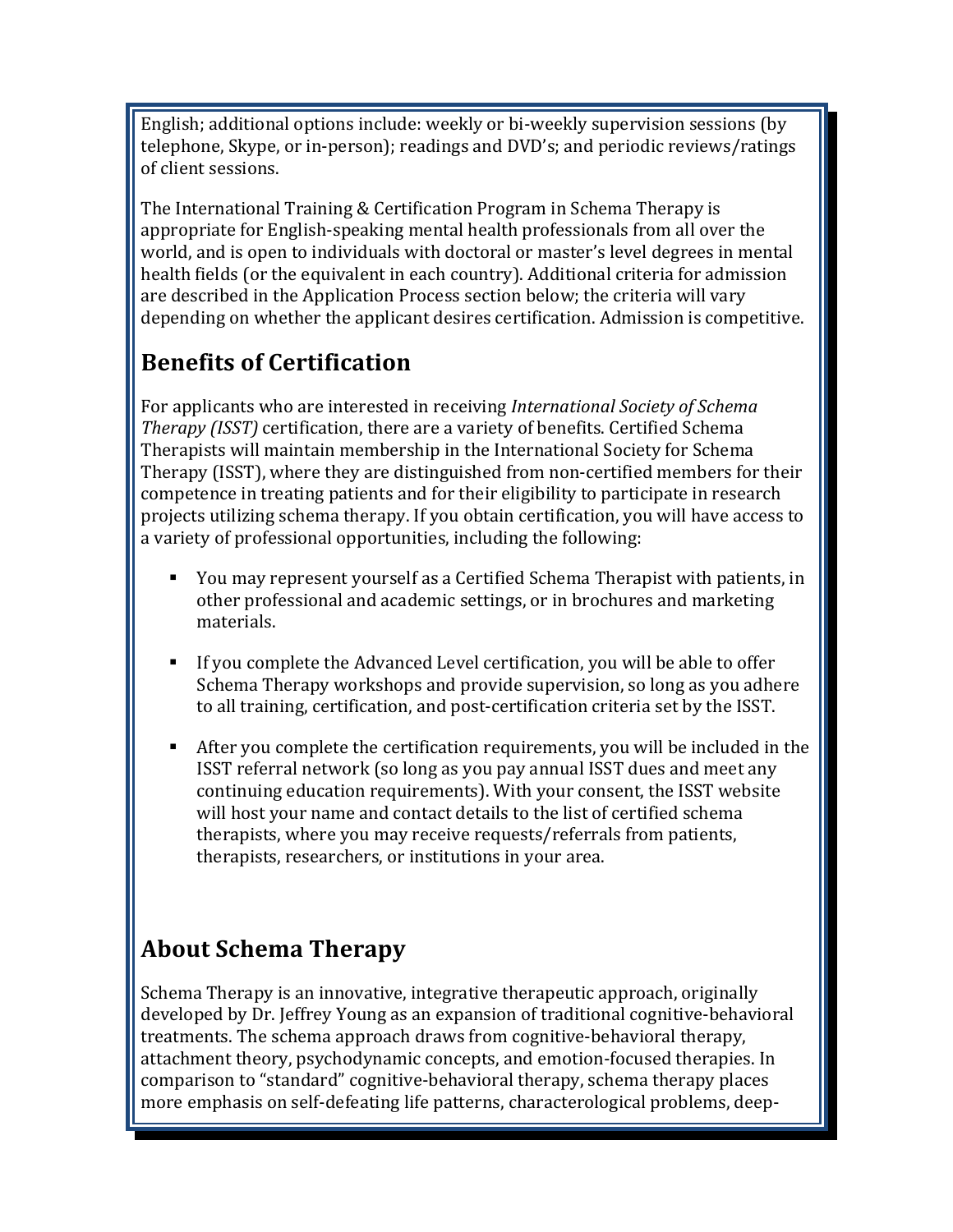rooted emotional themes, affective change techniques, and the therapeutic relationship, with special emphasis on limited/adaptive re-parenting, meeting core unmet needs, and re-scripting.

Schema therapy is particularly well suited for difficult, resistant clients with entrenched, chronic psychological disorders, including personality disorders (such as BPD and Narcissism), eating disorders; difficult couples problems, and criminal offenders. It is also often effective for relapse prevention with depression, anxiety, substance abuse, and other Axis I disorders.

The results of randomized, controlled outcome studies have shown schema therapy to be highly effective with a large percentage of outpatients with Borderline Personality Disorder, with a low dropout rate. Clients who have spent years gaining valuable insight with psychodynamic therapies, but who are frustrated by their lack of progress, often respond well to the active, systematic, flexible, and depth-oriented schema approach.

## **About Jeffrey Young**

Jeffrey Young is the Founder of Schema Therapy, and the Director of the Schema Therapy and Cognitive Therapy Institutes of New York. He serves on the faculty in the Department of Psychiatry at Columbia University, is a Founding Fellow of the Academy of Cognitive Therapy, and is co-founder of the International Society for Schema Therapy.

Dr. Young has led workshops for over 20 years throughout the world, including the United States, Canada, the UK, Europe, Australia, China, South Korea, Japan, New Zealand, Singapore, and South America. He consistently receives outstanding evaluations internationally for his teaching skills, including the prestigious NEEI Mental Health Educator of the Year award. Dr. Young has presented workshops and lectures for thousands of mental health professionals, resulting in strong demand for further in-depth training and supervision in schema therapy.

Dr. Young has co-authored two Internationally best-selling books: "Schema Therapy: A Practitioner's Guide" for mental health professionals, and "Reinventing Your Life," a self-help book for clients and the general public. Both have been translated into many languages.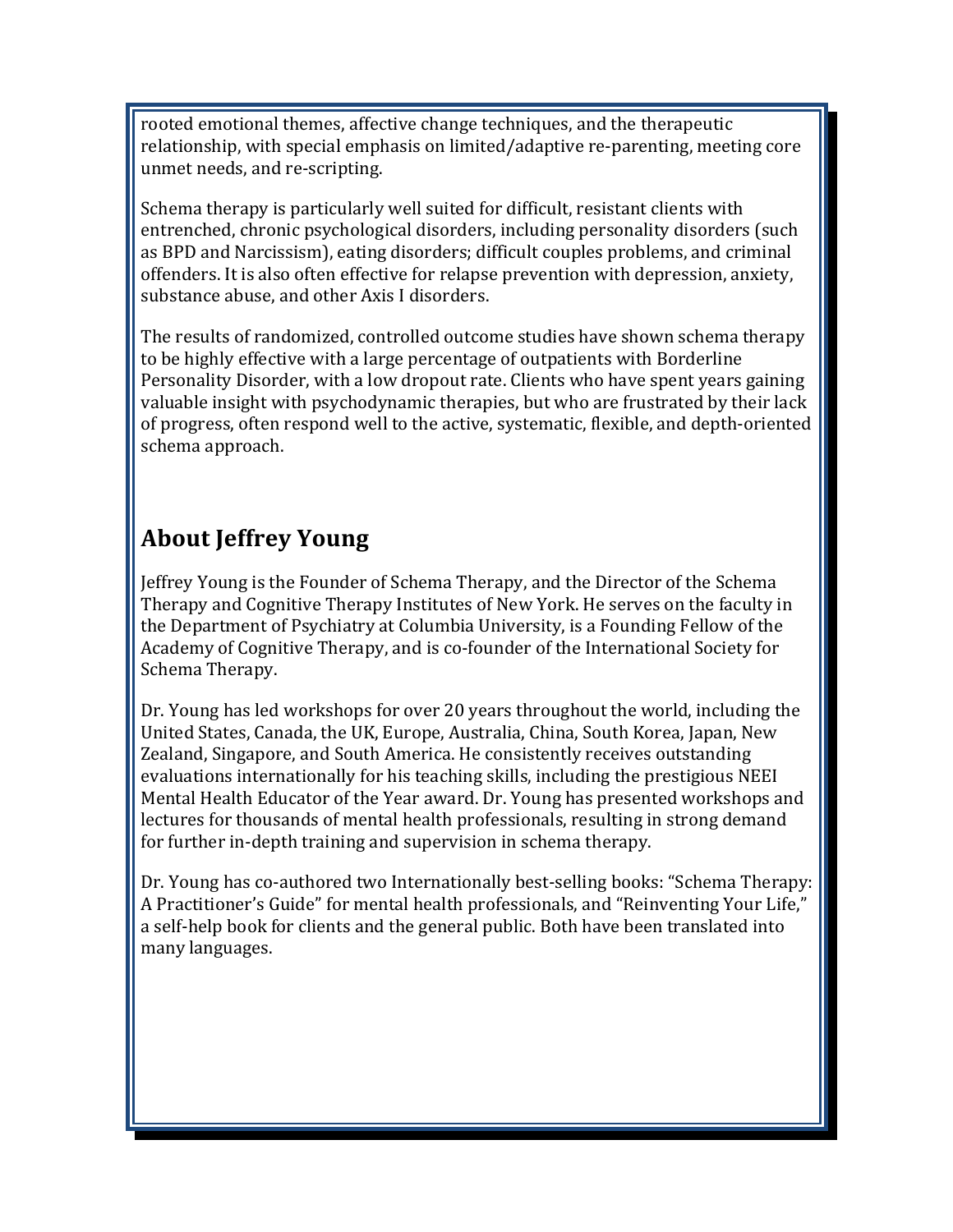## **About Wendy Behary**

Wendy Behary is the Founder and Director of The Cognitive Therapy Center of New Jersey, and The New Jersey Institute for Schema Therapy. She served as Training and Certification Coordinator (2008-2010) and as President (2010-2014) of the International Society of Schema Therapy (ISST) Executive Board. Wendy has been treating clients and training professionals for more than 20 years. Prior to their collaboration, Wendy was on the faculty of the Cognitive Therapy Center and Schema Therapy Institute of New York, where she has trained and worked with Dr. Jeffrey Young since 1989. She is a Founding Fellow and Approved Supervising Consultant of The Academy of Cognitive Therapy, established by Dr. Aaron T. Beck.

Wendy Behary has co-authored several chapters and articles on Schema Therapy and Cognitive Therapy. She is the author of the International bestselling book "Disarming the Narcissist...Surviving and Thriving with the Self-Absorbed", published by New Harbinger. Wendy specializes in treating narcissism, and the people who live and deal with them. She has lectured both nationally and internationally to professional and general audiences. Her work with industry has included speaking engagements focused on interpersonal conflict resolution.

Her private practice is primarily devoted to treating narcissists, and consulting on issues of Narcissism and NPD. Additionally, she works with partners and people dealing with narcissists, as well as couples experiencing relationship conflicts. Wendy is also a consulting expert on interviewing, public speaking, dealing with difficult people, and interpersonal skills enhancement.

## **Key Components & Requirements for the 2018 Program**

Depending on whether you are interested in general training or in receiving certification, participants may choose from the following options as part of the 2018 International Training & Certification Program. All components are required for certification; but for non-certification trainees, some of the components are designated as Optional:

- 1. Two intensive weekend workshops, each consisting of 4 required days of lectures, demonstrations, and practice exercises. For each weekend, the workshop will be held at the New Jersey Institute in Springfield,  $NI$ —a 40minute train ride from Manhattan.
- 2. Candidates for certification will receive individual supervision sessions (20 for Standard Certification and 40 for the Advanced level). Each session is 50-60 minutes in length, and may be conducted by telephone, in person, or via video conferencing (if equipment is available). The supervision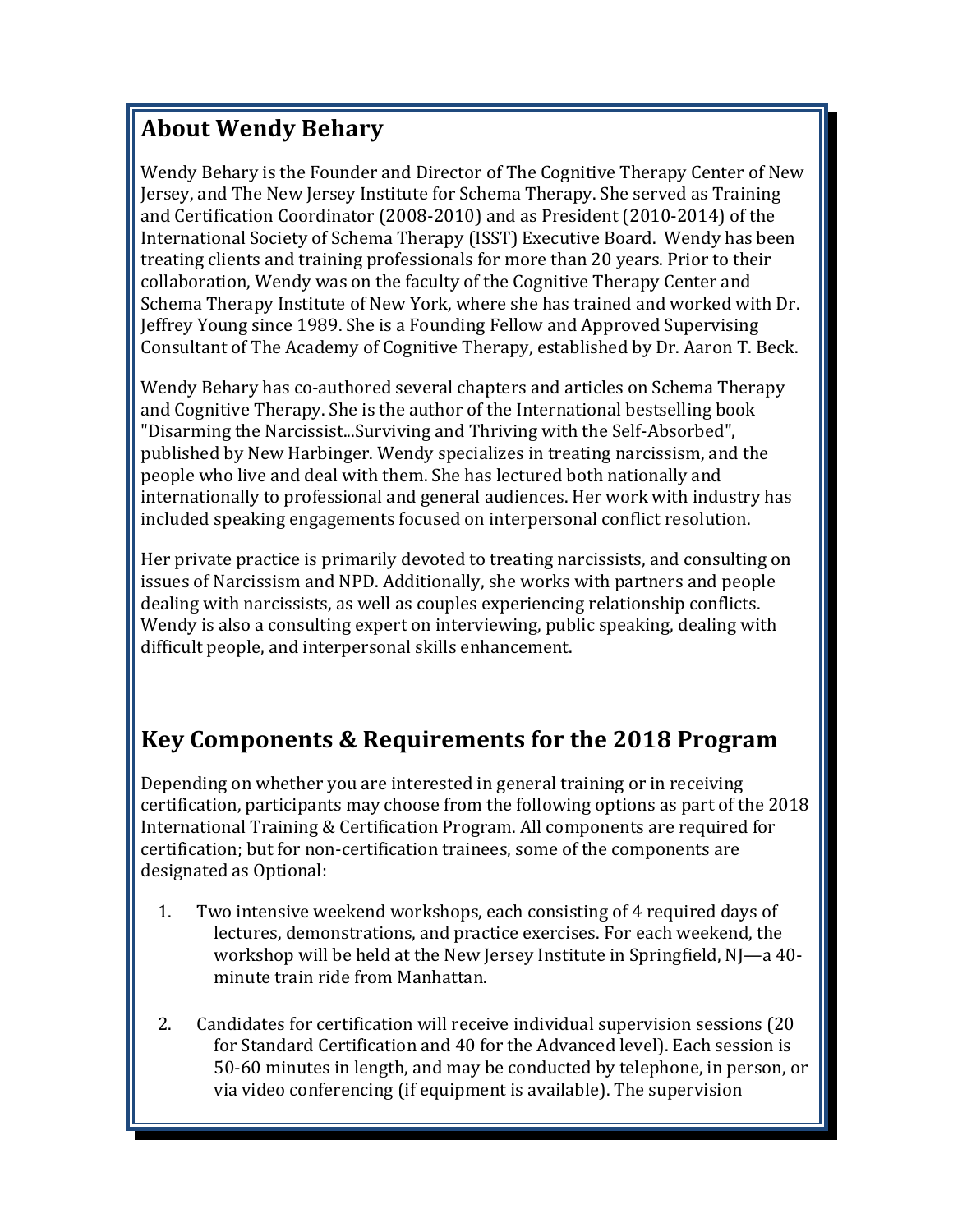sessions must continue for at least one to two years on a weekly or biweekly basis to qualify for ISST certification.

- 3. Candidates for certification will submit audio recordings or video recordings of patient therapy sessions, at regular intervals, each accompanied by a completed Schema Case Conceptualization Form to be reviewed and rated by your supervisor (1 session for standard certification and 2 for advanced). To obtain ISST certification, 1 or 2 additional patient sessions must also be submitted for rating upon conclusion of the required supervision hours. Each will be scored by an independent, advanced level certified schema therapist rater (someone other than your supervisor will be selected by the training directors).
- 4. Viewing actual patient sessions by master schema therapists on DVD that you will watch in workshop days and can borrow from our library; reading books and articles drawn from schema therapy, as well as other readings that provide a broad conceptual background in a variety of approaches relevant to the schema model.
- 5. During the course of the program, candidates for ISST certification must treat at least 2-4 patients (2 for standard certification and 4 for advanced) for a minimum of 25 therapy hours each, utilizing primarily schema therapy. More details will be provided later regarding appropriate types of patients for certification applicants.

## **Weekend Workshops: 2019**

All workshops will be offered at the NJ Center: 28 Millburn Avenue, Suite 7-A, Springfield, New Jersey 07081, USA *(or a nearby external venue if needed)* 

The required workshop dates for 2018 for ALL applicants will be:

**Weekend 1:** March 1, 2, 4, & 5 – Sunday, the  $3^{rd}$  is a day off

**Weekend 2: Sept. 13, 14, 16, & 17 – Sunday, the 15th is a day off** 

Weekend workshops will include a combination of teaching methods, including lectures, handouts, video sessions of master schema therapists, live demonstrations, question-and-answer periods, group discussions, supervised practice in dyads, discussion of supervisees' own schemas and childhood histories, and small group exercises.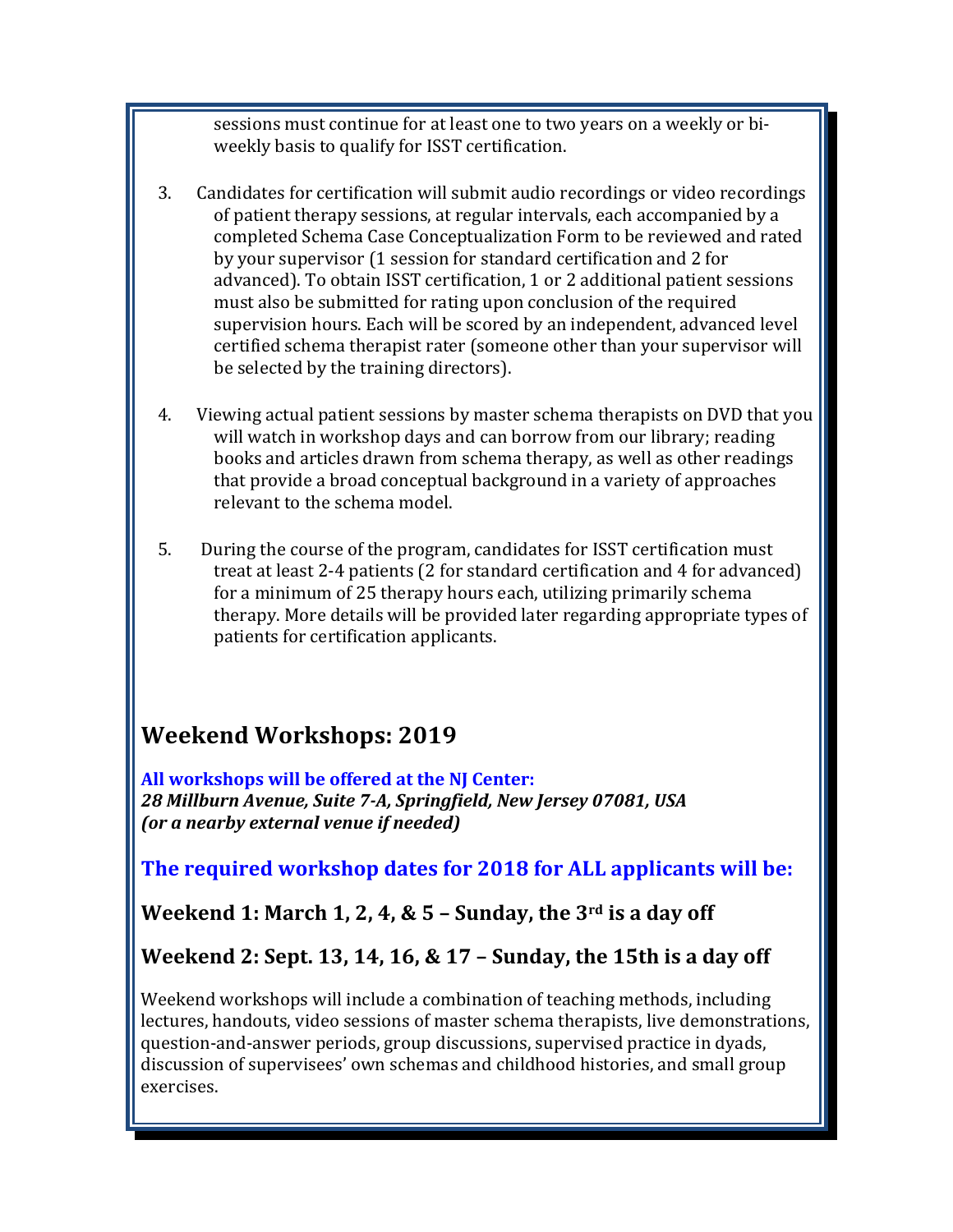### The workshop topics covered will be drawn from the following list:

- Theory and conceptual model: key terms and concepts from schema theory; group imagery exercise to identify the participants' own schemas; discussion of the 18 specific schemas.
- Assessment and Education: multiple techniques for assessing and activating schemas and coping styles; educating the client about schemas; scoring and interpretation of schema inventories; activating schemas with experiential techniques, including emotive imagery; assessing schemas in the therapy relationship.
- Cognitive Techniques: building a case against schemas and coping styles; schema dialogues; developing flashcards.
- Emotion-Focused Techniques: emotional change through venting, imagery, dialogues, and letters to parents; breaking through common therapeutic impasses.
- Utilizing the Therapy Relationship for change: limited re-parenting; analyzing schemas when triggered in sessions.
- Behavioral Pattern-Breaking: selecting appropriate partners; graded assignments; empathic confrontation; overcoming avoidance of trigger situations.
- Mode Work: rationale for utilizing schema modes with more severe cases: reviewing common modes for specific disorders; using the Schema Mode Inventory; mode work for clients who can't experience emotions; techniques for changing modes; dealing with angry, clinging, critical, and help-rejecting clients. A detailed protocol for mode work with borderline and narcissistic patients will be presented.
- Specialized Topics: Schema Therapy for Borderline Personality Disorder (BPD) and narcissism; the therapist's own schemas
- Optional Topics—if time permits: adapting the model for work with couples; group schema therapy; discussion of other problems and disorders, depending on the interests of the participants and faculty.

## **Individualized Case Supervision**

Trainees who want supervision may elect to receive 20 or 40 hours of individual case supervision, on a weekly or bi-weekly basis.

Regular supervision will provide an opportunity for intensive, individualized feedback and mentoring, tailored to each candidate's specific needs. Supervision will include case conceptualization, treatment planning, practicing specific techniques, and, on a limited basis, some sessions can be devoted to helping candidates heal their own schemas that may be interfering with treatment. A few sessions will be devoted to discussion of the supervisor's feedback and ratings of recorded patient sessions submitted by the candidate.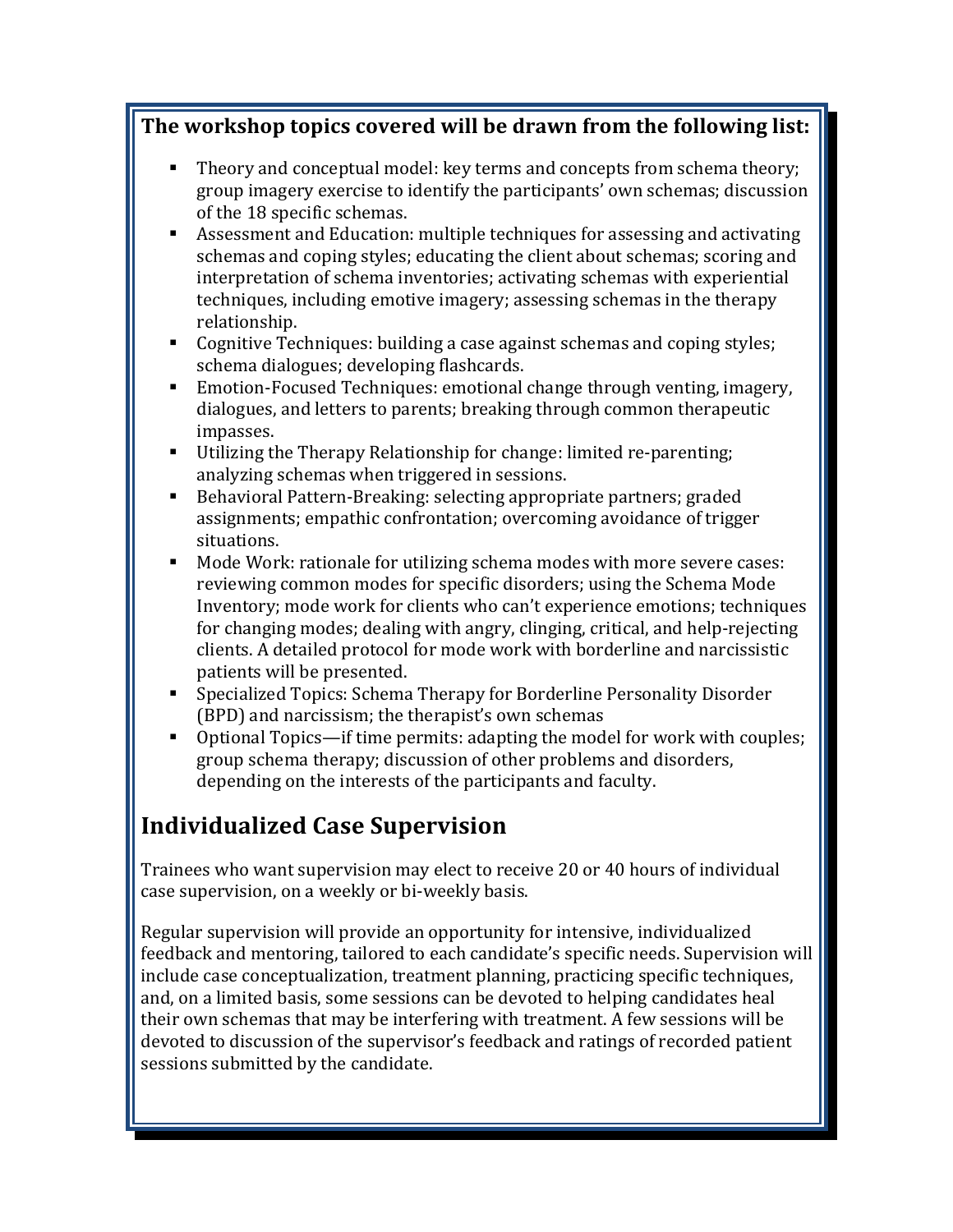## **Ratings of Patient Therapy Sessions**

Candidates who want certification will be required to submit video or audio recordings, or transcripts, of therapy sessions on a regular basis (about every 6-8) sessions for Standard and about every 10-12 sessions for Advanced) throughout the program. Supervisors will rate each session using the STCRS (Schema Therapist) Competency Rating Scale) and will provide detailed feedback during regularly scheduled supervision sessions.

# **\* Tuition and Other Costs (in US Dollars):**

*For non-certification trainees:* **you** will select option 1 below, but all others are optional. You will still be eligible to sign up for other components leading to certification if you want to do so at a later date, but the training costs and requirements for certification may change in 2020. (Discounted rates for certification are included when you sign up for an entire program in advance, instead of registering for each component separately.)

### **Costs**:

### **(1) Intensive Workshop Training Tuition = \$3400 USD**

This is required for all trainees. This component includes the supervised workshop role-playing that is required for both standard and advanced certification. Candidates must attend all 8 days (48 hours) of workshop training scheduled for the 2018 program to qualify for certification. The fee also covers program enrollment costs and access to our DVD library.

**(2) Supervision:** *paid directly to your supervisor as you go. Supervisors offer affordable rates as a courtesy to the candidates in the program.* 

**Standard Level Certification – 20 Hours (plus 2 client tapes reviewed with** supervisor) 

**Advanced Level Certification – 40 hours (plus 3 client tapes reviewed with** supervisor)

Supervision will be provided by an ISST accredited advanced certified schema therapy supervisor / affiliate. Additional fees may apply if you choose to be assigned to a supervisor from outside of our Institute faculty.

**(3) Final (Independent) Ratings of Patient Sessions by Approved Master Clinician:**

1 Final Rating for Standard Level Certification and 2 for Advanced Level Certification): **\$150 USD per rating**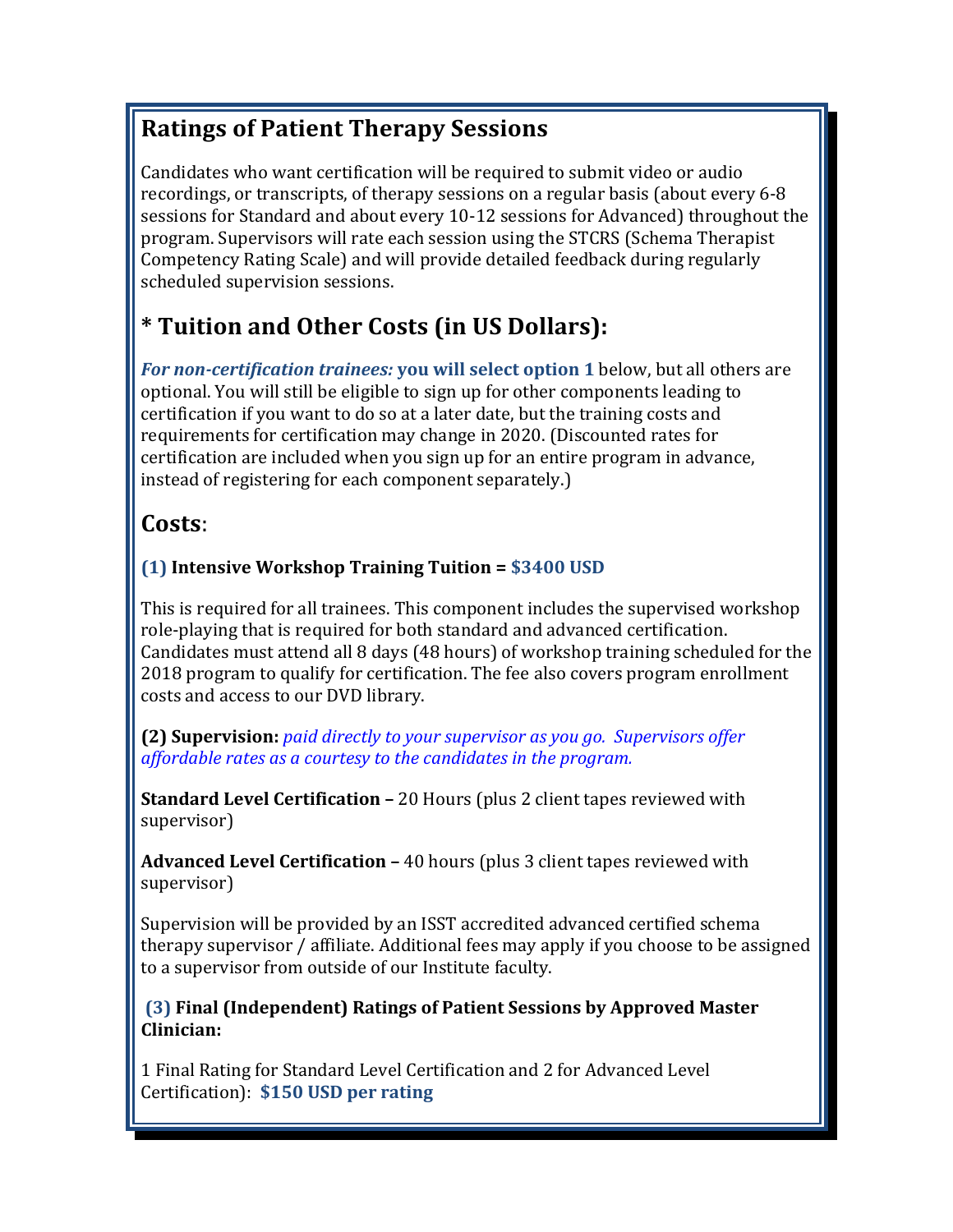The complete program tuition costs below do not include the ISST membership fees that are required for certification. For more information, see the ISST website: https://schematherapysociety.org/

#### **PLEASE DO NOT HESITATE TO REQUEST A PAYMENT PLAN TO BETTER MEET** YOUR FINANCIAL NEEDS.

- Payment Arrangements: 50% of the tuition is paid within 30 days of **acceptance into the program**
- The balance is paid by July 15, 2019

\*While sensitive to the fact that unexpected emergencies are a part of life... **you can probably also imagine the financial dilemma of being faced with an already accepted candidate dropping out of the program (when we can not easily fill that seat) and asking for a refund.** *Unfortunately, in order for us to provide this intensive program for a limited number of trainees, it is not financially possible to refund any monies we receive, regardless of the circumstances.* (We will offer credit, for up to one year, to be applied toward *the 2020 program or toward supervision.)* 

Candidates will be also be responsible for all travel expenses to New York City/New Jersey, including airfare, lodging, and meals (except breakfast and lunch which we provide during the training days) and will make all of their own travel arrangements. Candidates may choose to stay in Manhattan for the entire weekend or at a nearby hotel near Springfield, NJ (Springfield, NJ, is not far from Newark Airport, where many international flights are based.) There is easy and affordable train service between NYC Penn Station and Short Hills, NJ—approximately 30-40 minutes each way—the NJ train station is very close to the NJ Center in Springfield, NJ. We are happy to assist you in making these decisions and arrangements.

Candidates will pay for all telephone charges for supervision, and postage for the mailing of tapes, DVD's, or session transcripts. Trainees will be required to have a relatively inexpensive digital audio recorder approved by us if they plan to make audio recordings of sessions.

Alternative/Extended Tuition Payment Plans may be available to trainees who can demonstrate a financial need.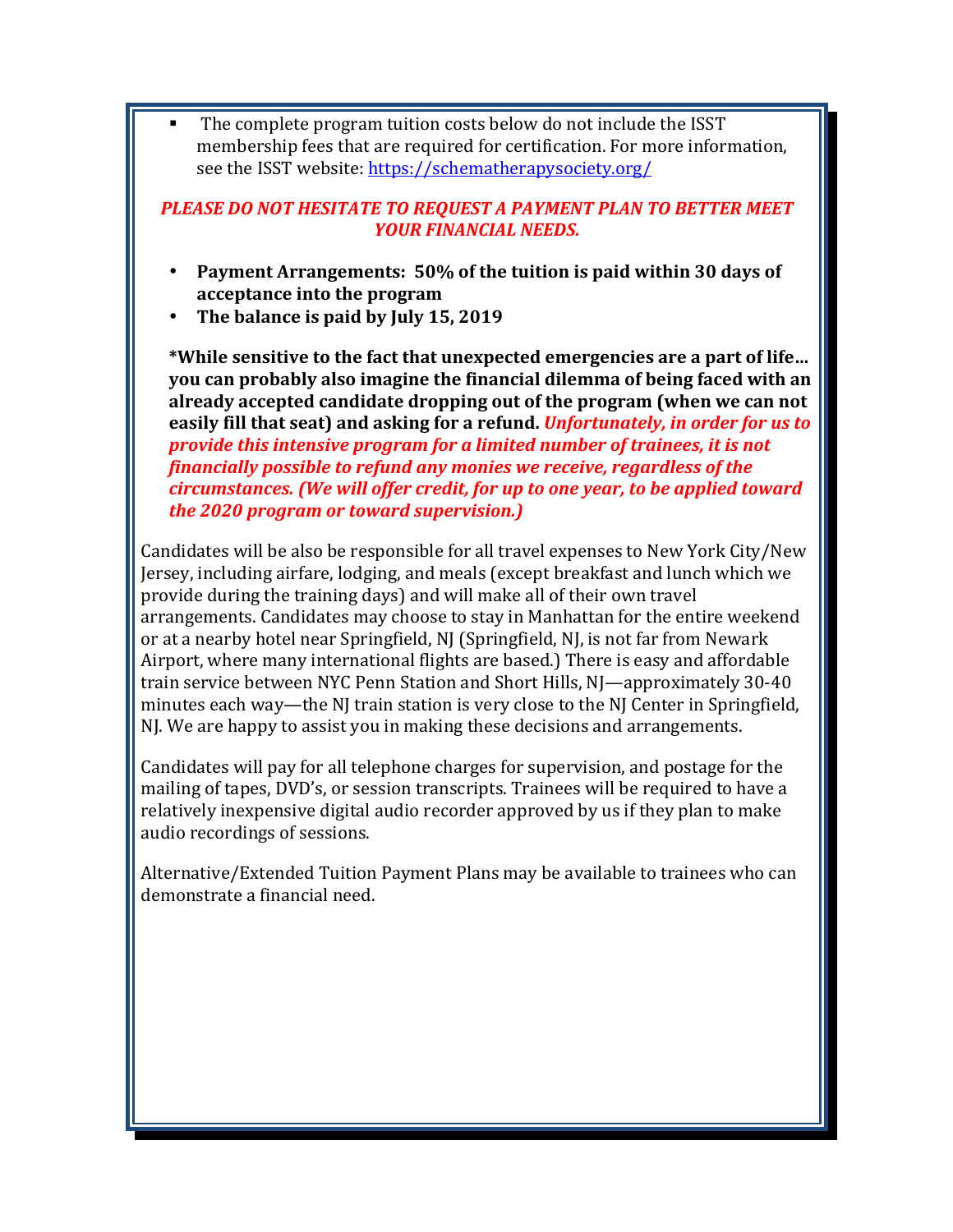## **Application Process**

We plan to accept no more than 25 applicants, depending on the availability of supervisors and the eligibility of the applicants.

#### **Before applying, all applicants must have completed the following requirements:**

1. Candidates should have substantial general psychotherapy experience, hold an advanced academic degree from an accredited university, and (where required) be licensed to practice.

2. Candidates should have prior exposure through the equivalent of a two-day workshop, seminar, or audio course on Schema Therapy. (Please contact us if you have questions about how to meet this requirement or if you are not sure about your eligibility.)

- 3. Candidates must have read at least these two books on Schema Therapy:
- Schema Therapy: A Practitioner's Guide (Young, Klosko, and Weishaar, 2003)
- Reinventing Your Life (Young and Klosko, 1994)

# The Application Process will consist of the following:

- Completion of the application form (available on our websites: www.schematherapy.com or www.disarmingthenarcissist.com);
- Submission of a recent curriculum vitae:
- Proof of professional licensure or certification in your state or country, if required where you live;
- At least two letters of recommendation from mental health professionals who know your clinical work;
- The optional provision of any other material that you think may be of help in the evaluation process; and
- At least 2 years of clinical experience with patients after completing your professional degree.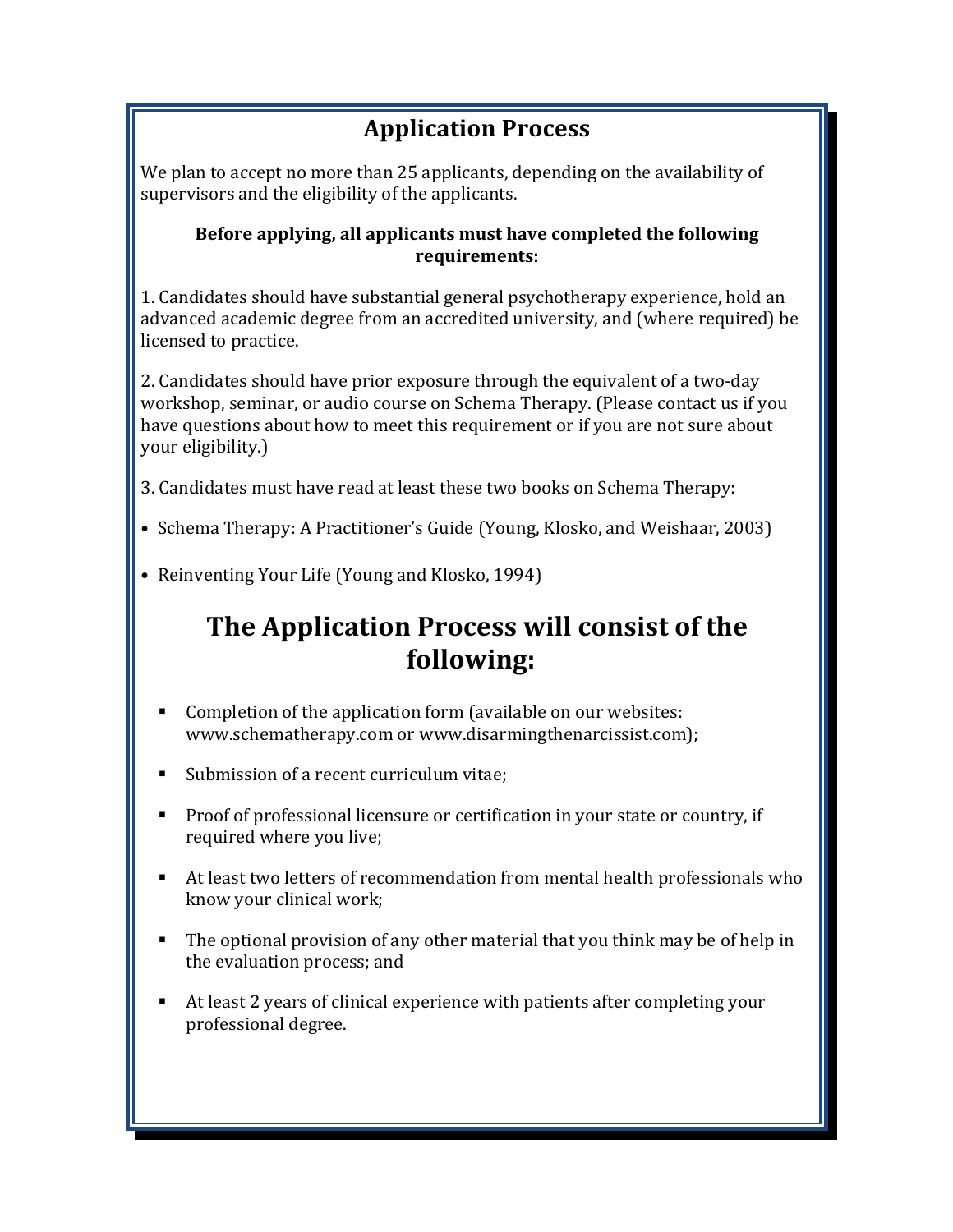#### **Selection Criteria**

We will make our final selection of trainees based primarily on the following criteria: 

- $\triangleright$  Evidence of a high level of prior interest in schema therapy, as demonstrated by research, clinical, and/or training experience in schema therapy.
- $\triangleright$  Previous general clinical training and experience, demonstrating personal qualities that would contribute to becoming an effective schema therapist.
- $\triangleright$  Your letters of recommendation.
- $\triangleright$  For Advanced Certification trainees: Your level of interest in, and potential opportunities for, training new schema therapists after completion of the program. These include your current professional position or appointment, seniority, reputation, and professional credentials.
- $\triangleright$  Geographic diversity internationally.
- $\triangleright$  Your level of interest in, and ability to conduct, research on schema therapy in the future, especially outcome studies.

## § **Application Deadlines**

All applications and supporting materials for the 2019 program **must be received by December 15, 2018.** Applications received after this deadline will only be considered if we still have openings available.

We plan to notify applicants regarding acceptance no later than **January 1, 2019**.

If you have questions about the program or various options, please call or email us. We look forward to receiving your application. Once your materials have been reviewed, you will be contacted regarding your application status.

**Contact Information Email—Lauren Kaplow:** behary.assist@gmail.com or Wendy Behary: wendy.behary@gmail.com

#### **Postal Mailing Address:**

**The Cognitive Therapy Center of New Jersey Attention: Wendy T. Behary, Director 28 Millburn Avenue, Suite 7-A Springfield, New Jersey 07081, USA**